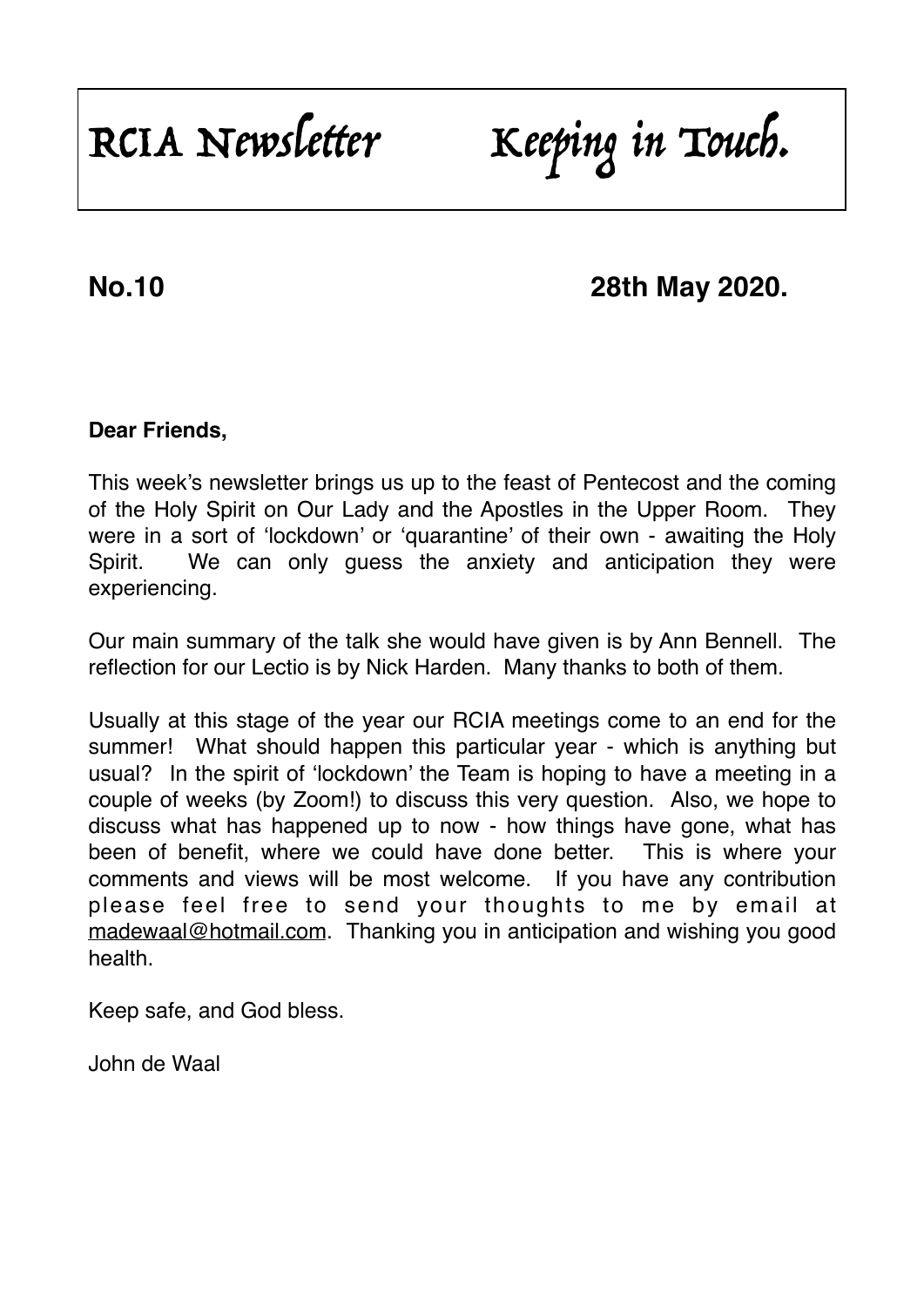### **Pentecost and the Holy Spirit in the church today.**

Pentecost comes 50 days after Easter. In the Old Testament, Pentecost was originally an agricultural feast – a harvest festival that came 50 days after Passover. For us, Pentecost is a different feast – it is the day that the Christian Church was born. The first Christians were Jews who accepted Jesus as the Messiah and who continued with their traditional faith and worship but met together in their homes to celebrate the Eucharist. By AD 85 they were considered to be heretics and were no longer welcome in the synagogue.

In the Gospel of the second Sunday of Easter and of Pentecost Sunday (John 20 v19-23) we hear how, "on the first day of the week the disciples were filled with joy when they saw the Lord. Jesus said to them "Peace be with you. As the Father sent me so am I sending you." After this he breathed on them and said, "Receive the Holy Spirit, for those whose sins you forgive they are forgiven for those sins you retain they are retained."" It is at this point that the eleven become Apostles – this word means "to send forth". This Breath is one of the signs of the Holy Spirit.

May I recommend that you read Acts 2. The story of Pentecost – how while they were together "Suddenly, there came from the sky a noise like a strong driving wind and it filled the entire house in which they were. Then there appeared to them tongues as of fire, which parted and came to rest on each of them. And they were filled with the Holy Spirit and began to speak in different tongues as the spirit enabled them to proclaim." This is followed by Peter's speech: The Mission.

So, who is the Holy Spirit – this third person of the Blessed Trinity? We have all sorts of names for Him – Paraclete, Advocate, Consoler. He is called The Spirit of Truth, The Spirit of Christ, The Spirit of the Lord, The spirit of God. His actions are there all through the Old Testament and the New. Mary conceived Christ through the Spirit. The power of the Spirit went out of Christ in his acts of healing and saving. It is the Spirit who raised Jesus from the dead. The Spirit acts as fire, as cloud, as light and as water. He is referred to as the seal, the hand, the finger (of God's right hand), the dove.

We receive the Spirit firstly at our Baptism through water – the sign of new birth – the Spirit is the living water welling up from Christ crucified and welling up in us to eternal life. At Confirmation we receive the Holy Spirit again with all of his gifts by the anointing of the Bishop.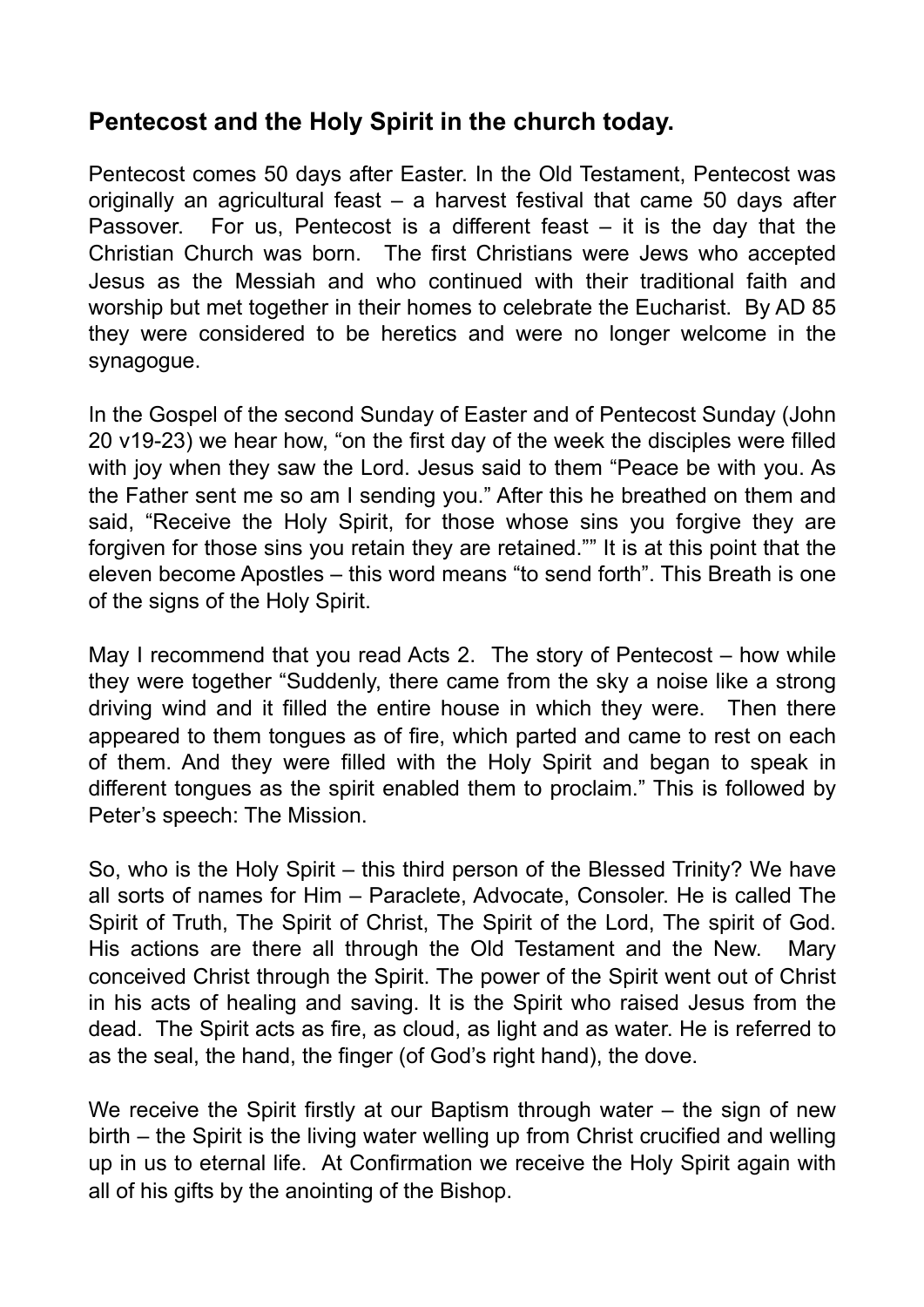In Chapter 3 of the Catechism of the Catholic Church, there is wonderful teaching on The Holy Spirit. We read, that it is "only The Holy Spirit who understands the thoughts of God and who makes Him known through Christ. Whenever God sends His Son, he always sends His Spirit – their mission is inseparable. When the Father sends His Word he always sends His Breath. It is Christ who is seen but The Spirit who reveals Him. Those who believe in Christ, know the Spirit because He dwells in them.

When Jesus went back to the Father he left us his Body and Blood to feed and nourish us in the Eucharist. He also gave us His Spirit to be with us always. It is the Spirit that is in every good thing that we do and encourages us to do what we alone can do; share Christ with the world.

Sources: 1) The Catechism of the Catholic Church.

- 2) Dictionary of the Bible
- 3) The Catholic Study Bible

### **Lectio using Jer 31:31-34.**

**<sup>31</sup>**"Behold, the days are coming, says the LORD, when I will make a new covenant with the house of Israel and the house of Judah, **<sup>32</sup>** not like the covenant which I made with their fathers when I took them by the hand to bring them out of the land of Egypt, my covenant which they broke, though I was their husband, says the LORD. **<sup>33</sup>** But this is the covenant which I will make with the house of Israel after those days, says the LORD: I will put my law within them, and I will write it upon their hearts; and I will be their God, and they shall be my people. **<sup>34</sup>** And no longer shall each man teach his neighbour and each his brother, saying, 'Know the LORD,' for they shall all know me, from the least of them to the greatest, says the LORD; for I will forgive their iniquity, and I will remember their sin no more."

### **Reflection on Jer 31:31-34.**

Jeremiah is the archetypal *Prophet of doom.* He had to tell the people of Judah that God was going to punish their sins and that the Babylonians would destroy Jerusalem. It is a story not only of the fulfilment of God's judgement, but also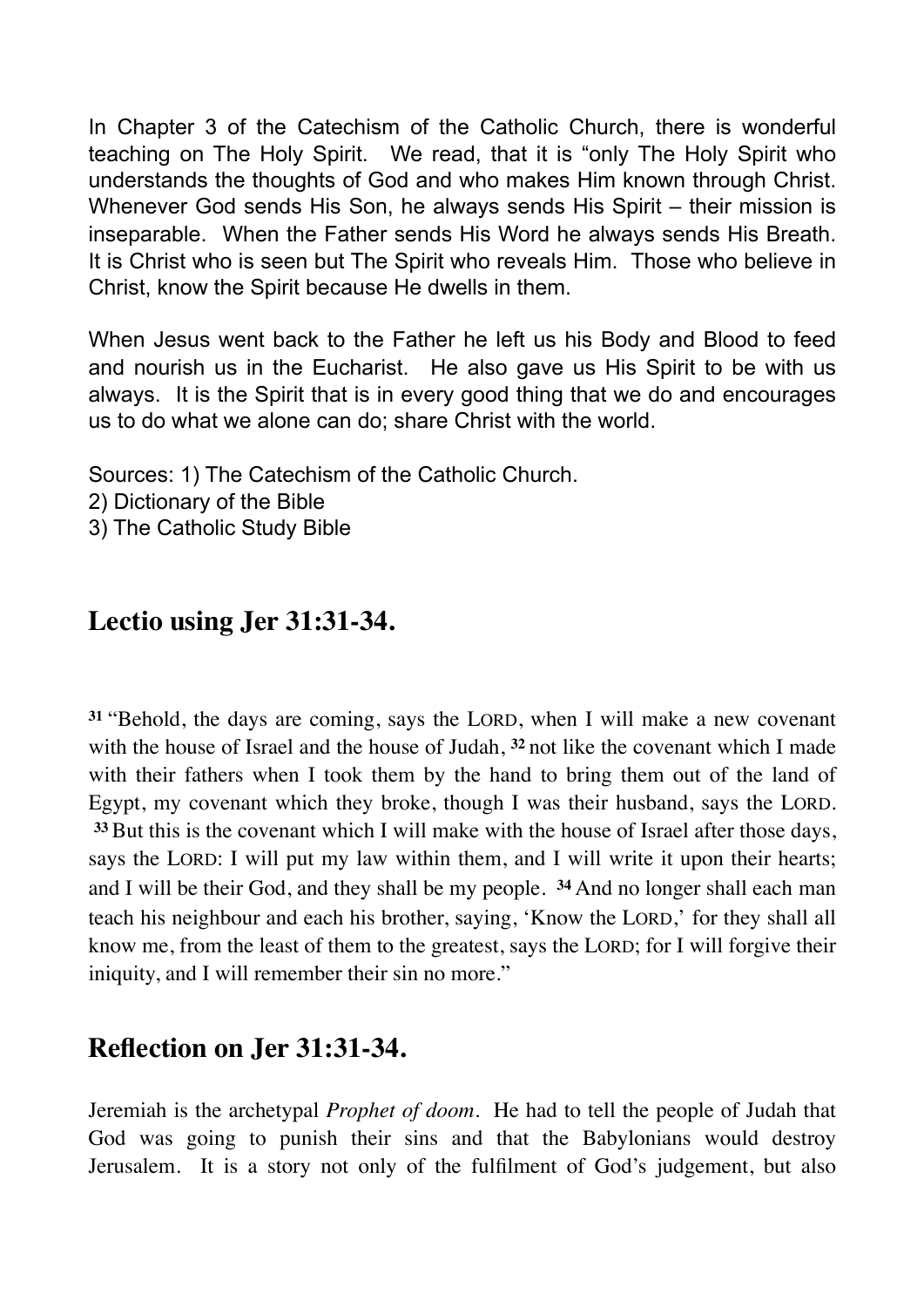contains the promise of hope. This hope for the future is the subject of our passage here.

These beautiful verses provide us with rich fare for contemplation and consequently I will try to keep my reflection to a minimum. They point to Christ the Messiah, the bringer of the New Covenant. In Jesus, the Law is no longer engraved on 'tablets of stone', but 'upon the heart. As a result, this New Covenant is superior to the Old in at least three ways:

- It is unbreakable (heart not stone)
- Internal not external (heart not stone)
- Direct (from God) not indirect (through Moses)

The writer of the letter to the Hebrews quotes our very passage when talking about Christ, the New Covenant, in Heb 8:6-13:

**<sup>6</sup>** "Christ has obtained a ministry which is as much more excellent than the old as the covenant he mediates is better, since it is enacted on better promises. **<sup>7</sup>** For if that first covenant had been faultless, there would have been no occasion for a second.

**<sup>8</sup>** For he finds fault with them when he says:

"The days will come, says the Lord, when I will establish a new covenant with the house of Israel and with the house of Judah; **<sup>9</sup>** not like the covenant that I made with their fathers on the day when I took them by the hand to lead them out of the land of Egypt; for they did not continue in my covenant, and so I paid no heed to them, says the Lord. **<sup>10</sup>** This is the covenant that I will make with the house of Israel after those days, says the Lord: I will put my laws into their minds,

and write them on their hearts, and I will be their God, and they shall be my people. **<sup>11</sup>** And they shall not teach every one his fellow or every one his brother, saying, 'Know the Lord,' for all shall know me, from the least of them to the greatest. **<sup>12</sup>** For I will be merciful toward their iniquities, and I will remember their sins no more." **<sup>13</sup>** In speaking of a new covenant he treats the first as obsolete."

As we reflect on these two passages, it is worth remembering that:

"Contemplative prayer is the simplest expression of the mystery of prayer. It is a gift, a grace; it can be accepted only in humility and poverty. Contemplative prayer is a covenant relationship established by God within our hearts.(jer 31:33) Contemplative